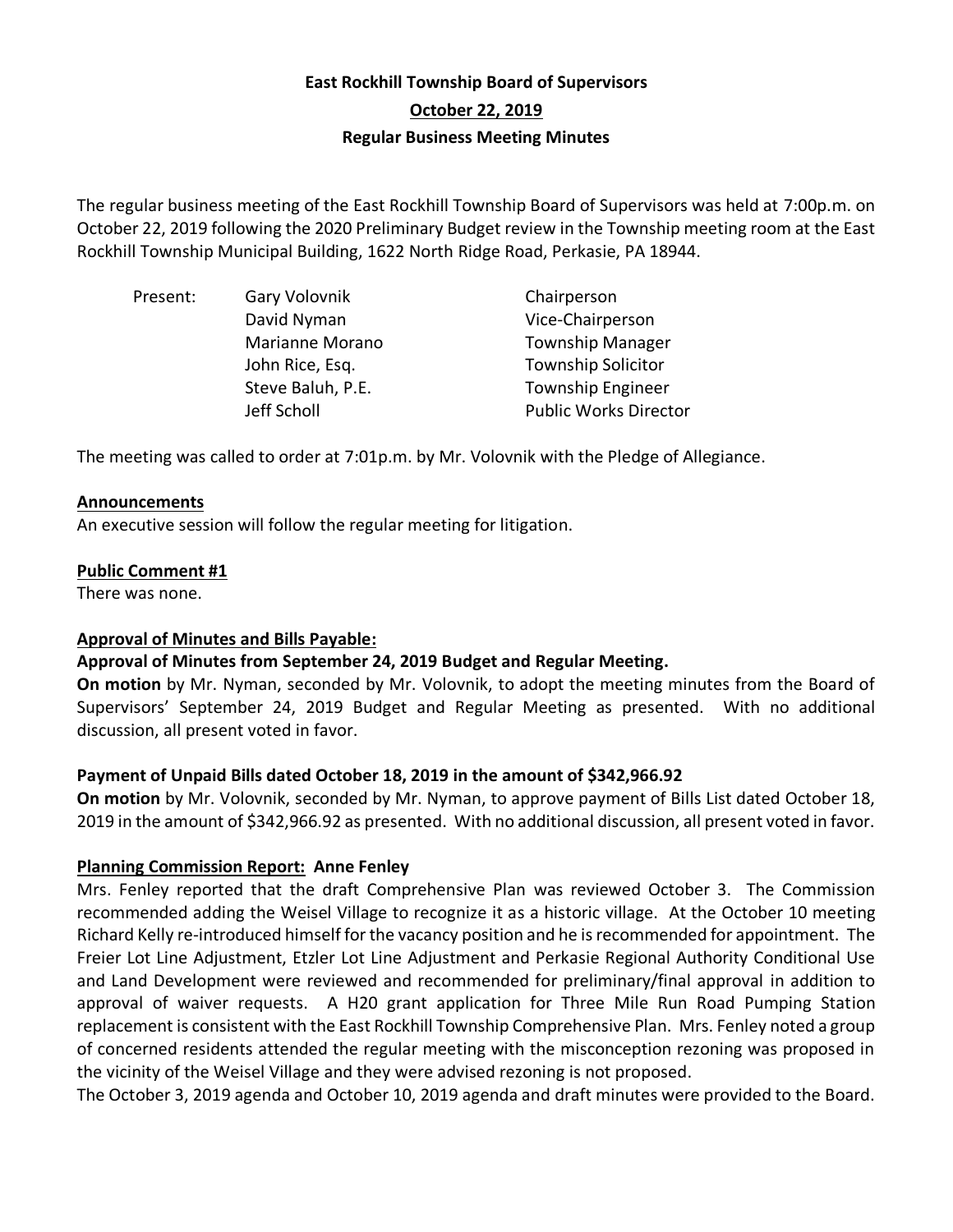**On motion** by Mr. Nyman, seconded by Mr. Volovnik, to approve the Planning Commission Report. With no additional discussion, all present voted in favor.

# **Pennridge Wastewater Treatment Authority Report: David Nyman**

The September 23, 2019 Pennridge Wastewater Treatment Authority draft minutes and August 2019 flows are on file. The next meeting is scheduled for October 28.

## **Pennridge Regional Police Commission Report: Chief Blake**

Chief Blake shared the September 2019 Pennridge Regional Police activity report. A Drug take back event is scheduled for October 26 from 10am to 2pm at Police Headquarters. The report is on file.

**On motion** by Mr. Nyman, seconded by Mr. Volovnik, to approve the Police Commission Report. With no additional discussion, all present voted in favor.

**On motion** by Mr. Nyman, seconded by Mr. Volovnik, to support the adoption of the Pennridge Regional Police budget proposed by Chief Blake and the Public Safety Committee including the recommendation to purchase one new car, as well as using up to \$100,000 from the Capital Reserve Fund to reduce the financial impact on the two Townships for 2020. With no additional discussion, all present voted in favor.

### **Township Manager's Report: Marianne Morano**

**Introduction of Richard Kelly for the Planning Commission Vacancy.** Mr. Kelly was present.

**On motion** by Mr. Nyman, seconded by Mr. Volovnik, to appoint Richard Kelly to the Planning Commission vacancy to the term expiring December 31, 2021. With no additional discussion, all present voted in favor.

**Request for Waiver of Land Development from First Baptist Church.** Mr. Daniel Soliday and Mr. Scott Mease P.E., Mease Engineering, were present to request a waiver of land development to add a 30-space parking lot and two modular units at First Baptist Church located at 1600 North Fifth Street. Plans were provided to the Board. The Church is drafting plans to add an auditorium and classrooms and once the plans are approved by the congregation will be submitted as a land development plan.

**On motion** by Mr. Nyman, seconded by Mr. Volovnik, to the grant waiver of land development for a 30 space parking lot and two modular trailers conditioned on a consolidation plan for parcels 12-014-005, 12- 014-004 and 12-014-009 for recordation at Bucks County Court House, execution of a Professional Service Contract, and stormwater review. With no additional discussion, all present voted in favor.

# **Creekside Independent Living Letter dated September 29, 2019.**

**On motion** by Mr. Nyman, seconded by Mr. Volovnik, to accept the withdrawal of Creekside Independent Living plan per Robert Mager letter dated September 29, 2019 as presented. With no additional discussion, all present voted in favor.

# **H20 PA Water Supply, Sanitary Sewer and Storm Water Project Grant Application.**

**On motion** by Mr. Volovnik, seconded by Mr. Nyman, to adopt **Resolution 2019-07** designating Gary Volovnik and Marianne Morano to execute all documents and agreements between East Rockhill Township and the Commonwealth Financing Authority for H20 PA grant in the amount of \$873,177.06 as presented. With no additional discussion, all present voted in favor.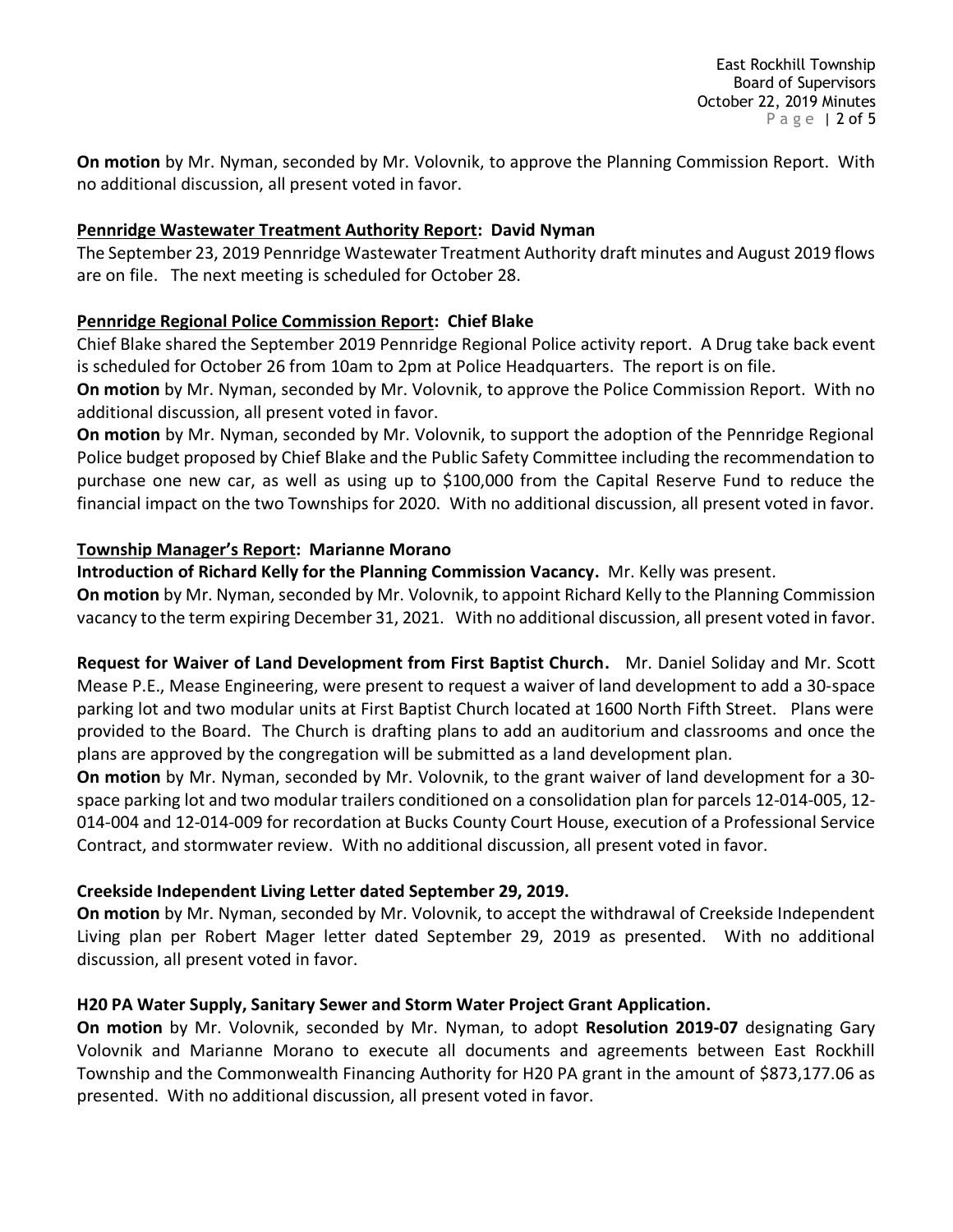Mrs. Morano requested an Executive Session to discuss real estate.

**On motion** by Mr. Volovnik, seconded by Mr. Nyman, to approve the Township Manager Report. With no additional discussion, all present voted in favor.

### **Public Works Report: Jeff Scholl**

Mr. Scholl updated the Board on Public Works activities for September, 2019. Of note, West Rock Road will be seam sealed next week and a large backhoe rental is needed to dig and remove rock for the sewer and water line to the municipal office. The report is on file.

Mr. Nyman asked when treatment plant reed beds had sludge removed. Two reed beds in the Spring of this year.

**On motion** by Mr. Nyman, seconded by Mr. Volovnik, to approve the Township Public Works Report. With no additional discussion, all present voted in favor.

## **Engineer Report: Steve Baluh, P.E.**

**Freier Lot Line Adjustment Preliminary / Final Submission.** Lot line adjustment subdivision at 417 Three Mile Run Road proposes to convey 0.143 acres of TMP #12-8-118 to TMP #12-8-119-1. The resulting properties will be 0.89 acres net TMP #12-8-118 and 0.64 acres net TMP #12-8-119-1 in area. Both properties contain an existing single-family dwelling with various outbuildings. The lot line adjustment will resolve an existing encroachment of paved parking area over the side lot line. Both lots are served by public sanitary sewage service and on-lot wells. Site is located within the Suburban Zoning District Mr. Todd Myers, P.E., Cowan Associates and Mr. Tom Frier Senior and Mr. Tom Frier Junior were present. **On motion** by Mr. Volovnik, seconded by Mr. Nyman, to grant preliminary/final approval to the Frier Lot Line Adjustment plan contingent on compliance with C. Robert Wynn Associates letter dated October 1, 2019 and granting of waivers as requested. With no additional discussion, all present voted in favor.

**Etzler Lot Line Adjustment 2386 East Rock Road.** Lot line adjustment subdivision at 2386 East Rock Road proposes to reconfigure four adjoining tax parcels to incorporate the existing driveway to TMP 12-11-19- 6 within a deeded lane; combine TMPs 12-11-19-5 and 12-11-19-4; and modify TMP 12-11-19-7 to only have frontage along Mountain View Road. The three resulting lots will contain 4.65 acres net, 10.11 acres net, and 13.68 acres net respectively. The existing dwellings are served by onsite sewage disposal systems and wells. No improvements are proposed on the plan. Site is located within the Rural Residential Zoning District. A proposed deed restriction is to be removed from the plan in the vicinity of the pond.

Mr. Todd Myers, P.E., Cowan Associates and Mr. Gunther Etzler were present.

**On motion** by Mr. Volovnik, seconded by Mr. Nyman, to grant prelmininary/final approval to the Etzler Lot Line Adjustment plan contingent on compliance with C. Robert Wynn Associates letter dated October 2, 2019 and granting of waivers as requested. With no additional discussion, all present voted in favor.

**Subdivision Plan Review Status.** Review dated October 2, 2019 is in the Board's packets. No action is necessary.

**On motion** by Mr. Nyman, seconded by Mr. Volovnik, to accept the Township Engineer report. With no additional discussion, all present voted in favor.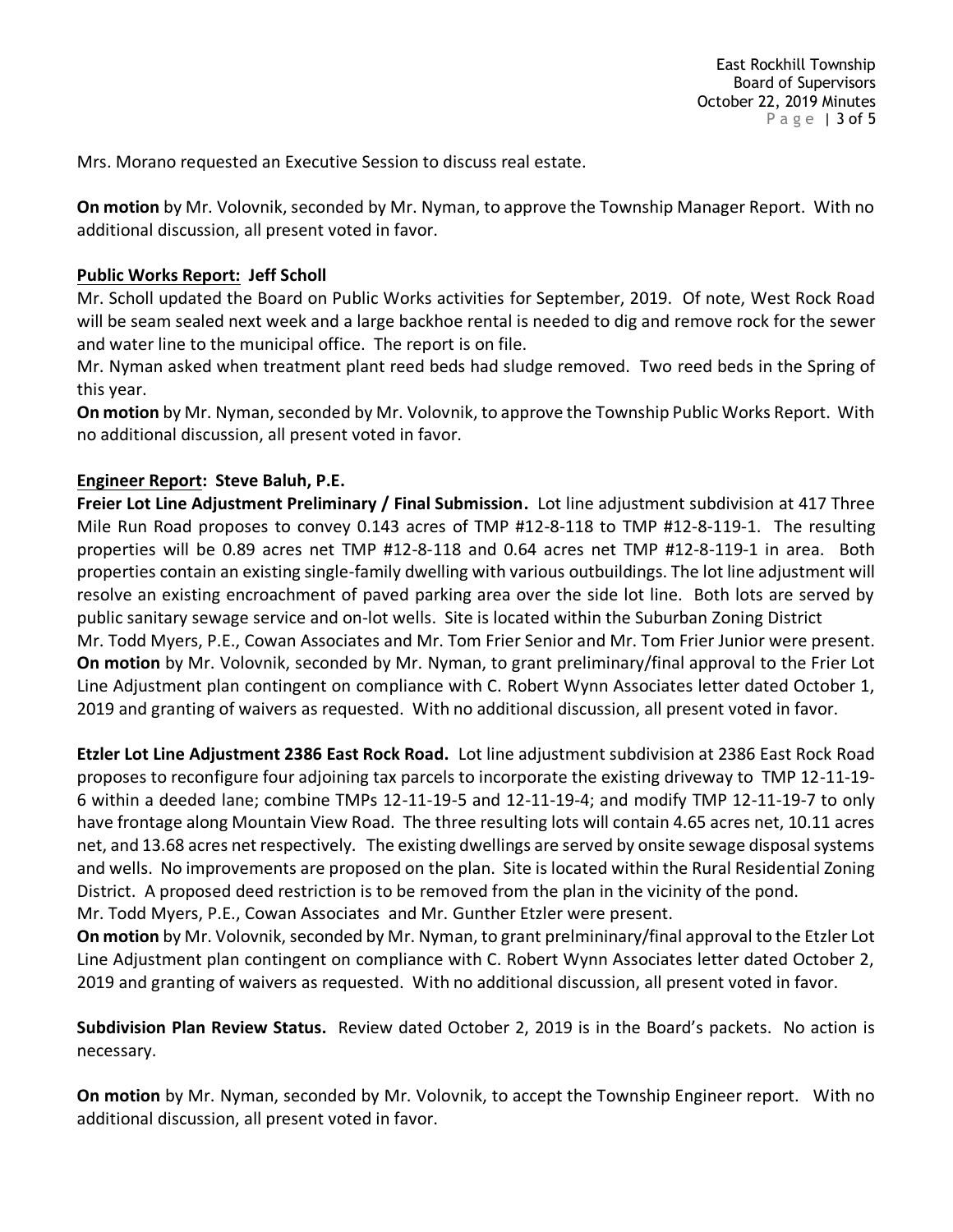East Rockhill Township Board of Supervisors October 22, 2019 Minutes P a g e | 4 of 5

#### **Solicitor Report: John Rice, Esq.**

**Perkasie Regional Authority Conditional Use Hearing Application and Land Development 1503 Park Avenue.** Mr. Mark Eastburn, Esq., Eastburn and Grey, and Mr. Kevin Wolf P.E., Andersen Engineering were present. A Stenographer transcript is stored for five years. Applicant proposes to construct a 1,152 SF booster pump building and free-standing generator pad adjacent to an existing water tank on a 2.25 acres parcel located along Park Avenue within the Residential 1 Zoning District. Use G1, Utilities, is permitted as a Conditional Use within the R-1 zoning district. The proposed non-residential accessory structure, Use I1, is a permitted use in the R-1 zoning district; as it is accessory to the G1 use, conditional use approval is required in addition to land development plan approval. Applicant prefers to install a fence for a buffer due to trees will eventually overgrow equipment but will defer to adjoining property owners preference. The hearing was open for public comment. Seeing none the hearing was closed.

**On motion** by Mr. Nyman, seconded by Mr. Volovnik, to approve the Conditional Use application contingent on noise complaints, if they occur, will be addressed and compliance with all Township Ordinances. With no additional discussion, all present voted in favor.

**On motion** by Mr. Nyman, seconded by Mr. Volovnik, to grant preliminary/final approval to the Perkasie Regional Authority Land Development plan contingent on compliance with C. Robert Wynn Associates letter dated October 3, 2019 and granting waivers requested, excluding waivers per Andersen Engineering letter dated October 7, 2019 and excluding waiver of 22-525.1.C fee-in-lieu of recreation land. With no additional discussion, all present voted in favor.

**General Obligation Note Ordinance**. A public hearing was held to act on an Ordinance authorizing the issuance and the awarding of a general obligation note in the amount of up to \$550,000.00, principal amount, to QNB Bank. The Note will bear interest at the rate of 2.95% over the seven year term of the Note. The funds to be obtained from the borrowing will be used for the design and construction of the renovation of the existing municipal building and a new addition to the municipal building; capital improvements related to the renovation and addition to the municipal building; and the costs of issuance of the Note. Mr. Volovnik noted the current building was constructed by the vocational school with no updates to the building in a long time and it was a much needed project with no tax increase needed for the project. The hearing was open for public comment.

- Ryan Gottshall, 2201 N. Rockhill Road, stated that the building needs things, but renovations are being rushed into and monies should be allocated to the Rock Hill Quarry litigation, not the Township building. He believes the quarry should have been handled like a natural disaster and more monies put towards quarry litigation. Mr. Nyman stated that the Township office addition has been reviewed for over two years and as stated at the last meeting to Mr. Gottshall, the monies towards the building can only be spent for capital projects for which they were collected and cannot be re-allocated for General Fund litigation expenditures. The primary instigation for the project has always been staff security but it also addresses public meeting space needs and making presentations more inclusive visibly to the public. Mr. Gottshall believes funds can be diverted and believes that the public is okay in existing space.
- Todd Hippauff, 29R Rockhill Road, asked how the borrowed funds would be distributed. Mr. Rice stated that they would be drawn down as needed during construction.